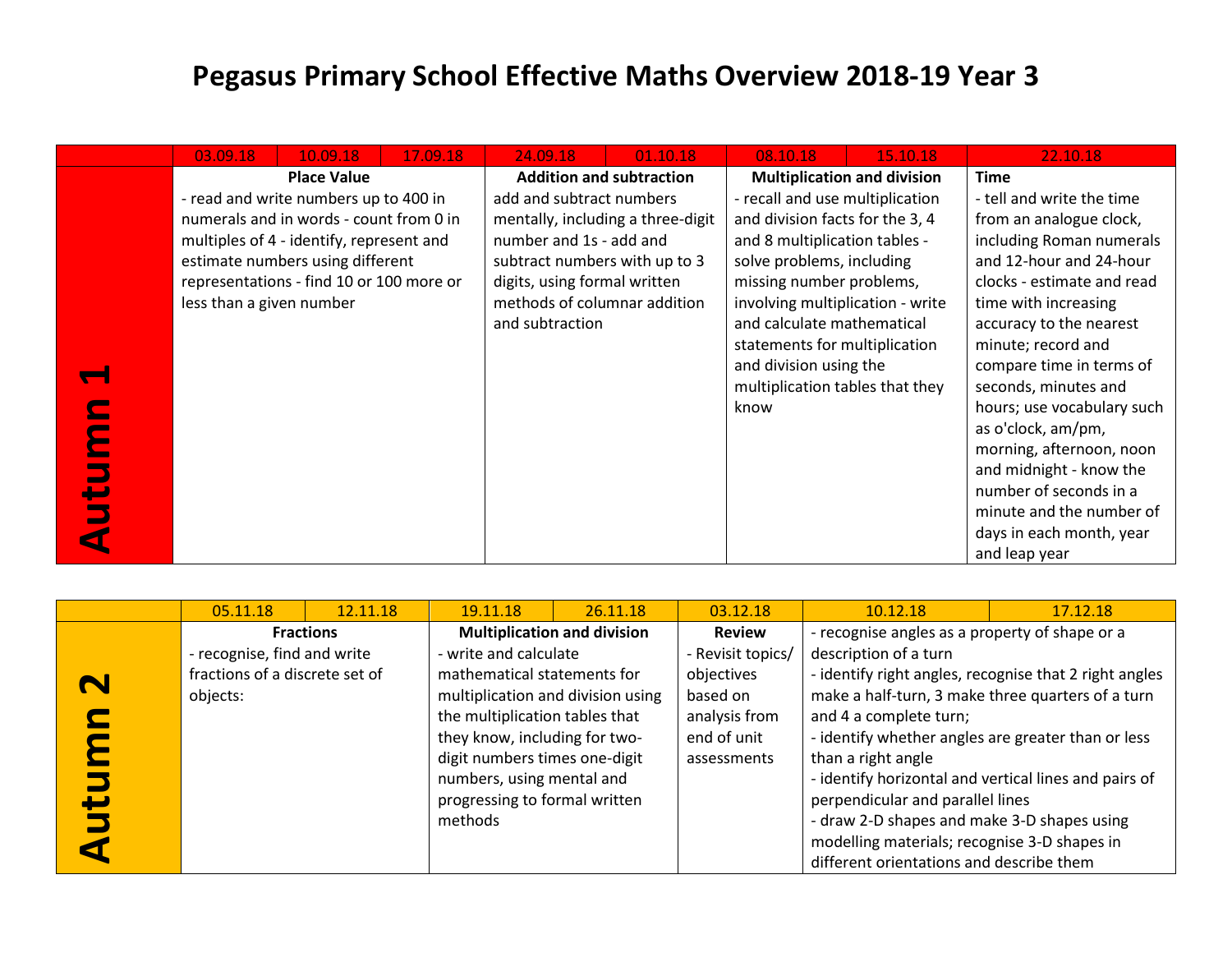|                         | 07.01.19                                                  | 14.01.19    | 21.01.19                              | 28.01.19 |                                      | 04.02.19                         |  |
|-------------------------|-----------------------------------------------------------|-------------|---------------------------------------|----------|--------------------------------------|----------------------------------|--|
|                         |                                                           | Place value |                                       |          | <b>Addition and Subtraction</b>      |                                  |  |
|                         | - add and subtract amounts of money to give change, using |             | - count from 0 in multiples           |          |                                      | - estimate the answer to a       |  |
|                         | both £ and p in practical contexts                        |             | of 50 and 100                         |          |                                      | calculation and use inverse      |  |
|                         |                                                           |             | - compare and order numbers up to     |          |                                      | operations to check answers      |  |
|                         |                                                           |             | 700                                   |          | - add and subtract numbers with      |                                  |  |
|                         |                                                           |             | - read and write numbers up to 700 in |          | up to 3 digits, using formal written |                                  |  |
|                         |                                                           |             | numerals and in words                 |          |                                      | methods of columnar addition and |  |
| <b>bo</b>               |                                                           |             | - identify, represent and estimate    |          | subtraction                          |                                  |  |
| $\overline{\mathbf{S}}$ |                                                           |             | numbers using different               |          |                                      | - add and subtract numbers       |  |
|                         |                                                           |             | representations                       |          | mentally, including a number and     |                                  |  |
|                         |                                                           |             | - solve number problems and           |          | 10 <sub>s</sub>                      |                                  |  |
|                         |                                                           |             | practical problems involving place    |          |                                      |                                  |  |
|                         |                                                           |             | value                                 |          |                                      |                                  |  |

|                                                   | 25.02.19                                                                                                                                                                                                                                                                                               | 04.03.19                           | 11.03.18                                                                                                                                                                                                                                                                                                                                                                                                          | 18.03.19 | 25.03.19                                                                                                                                                                                                               | 01.04.19 | 08.04.19    |
|---------------------------------------------------|--------------------------------------------------------------------------------------------------------------------------------------------------------------------------------------------------------------------------------------------------------------------------------------------------------|------------------------------------|-------------------------------------------------------------------------------------------------------------------------------------------------------------------------------------------------------------------------------------------------------------------------------------------------------------------------------------------------------------------------------------------------------------------|----------|------------------------------------------------------------------------------------------------------------------------------------------------------------------------------------------------------------------------|----------|-------------|
| N<br>60<br>$\blacksquare$<br><u>O</u><br><b>S</b> | - recall and use multiplication and<br>division facts for the 3, 4 and 8<br>multiplication tables<br>- write and calculate mathematical<br>statements for multiplication and<br>division using the multiplication tables<br>that they know, including for two-digit<br>numbers times one-digit numbers | <b>Multiplication and division</b> | <b>Fractions</b><br>- recognise and use fractions as<br>numbers<br>- count up and down in tenths;<br>- recognise that tenths arise from<br>dividing an object into 10 equal parts<br>and in dividing one-digit numbers or<br>quantities by 10<br>- compare and order unit fractions,<br>and fractions with the same<br>denominators<br>- add and subtract fractions with the<br>same denominator within one whole |          | <b>Statistics</b><br>- interpret and present data using bar<br>charts, pictograms and table solve<br>one-step and two-step questions using<br>information presented in scaled bar<br>charts and pictograms and tables. |          | Review week |